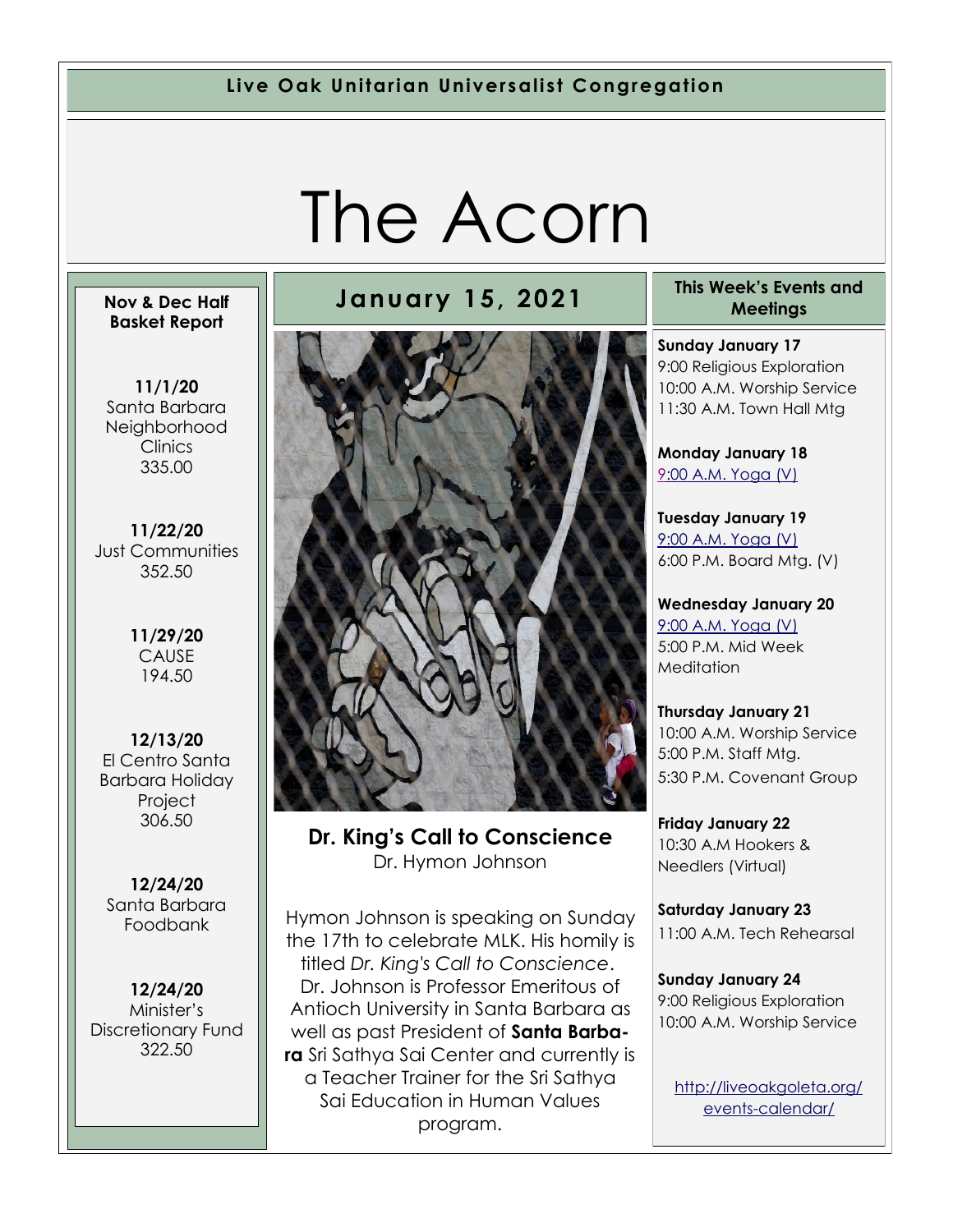| <b>THE ACORN</b>                                                                        |
|-----------------------------------------------------------------------------------------|
| <b>Worship Service 01.17.21</b>                                                         |
| Live Oak Unitarian Universalist Congregation of Goleta<br>Dr. King's Call to Conscience |

**Dr. Hymon Johnson** 

**Music for Gathering** *(begins at 9:50 a.m.)* **Comparished and Solution Douglas** John Douglas

**Prelude** ~ *The Times, They Are a-Changing,* and the same of the Mansie Douglas

By Bob Dylan

**Chalice Lighting**

Now and always.

By [Richard M Fewkes](https://www.uua.org/offices/people/richard-m-fewkes)

**Welcome Song** ~ *Lift Every Voice and Sing (verse 1) #149* By James Weldon Johnson & J. Rosamond Johnson

**Welcome** Gloria Liggett, Worship Associate

#### **Live Oak Sunday Worship**

**Time: January 17, 2021 10:00 AM Pacific Time** 

**Join Zoom Meeting** 

<https://zoom.us/j/991200709>

**Meeting ID**: 991 200 709

**Dial by your location** 

+1 253 215 8782 US

+1 301 715 8592 US

Find your local number: <https://zoom.us/u/a3HkXnuGD>

**Call to Worship ~ Let Us Wake Up Christian Schmidt** 

May the light of truth illumine our minds, May the spark of love set our hearts on fire,

May the flame of freedom burn brightly within us,

**Opening Song** ~ *Keep Your Eyes on the Prize* African American Folksong

**Message for All Ages ~ Old Turtle <b>Constrainers** Douglas Wood

**This Little Light of Mine**

**Sharing of Joys and Sorrows**

**Meditation**

PAGE 2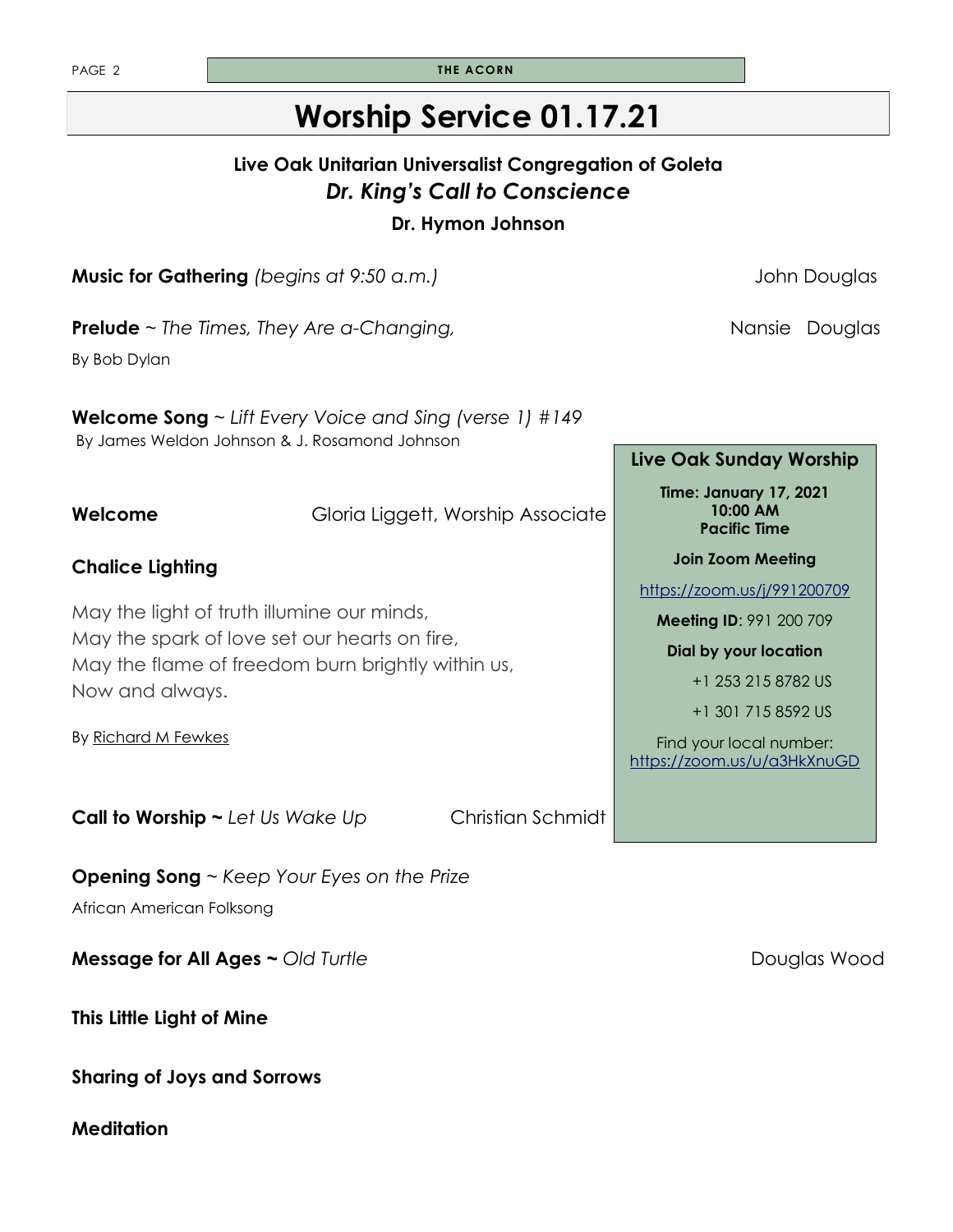**THE ACORN PAGE 3** 

### **Worship Service 01.17.21**

**Congregational Response** ~ *We Are Climbing Jacob's Ladder* #211

**Homily** *Dr. King's Call to Conscience* **Hymon Johnson** 

**Musical Response**  $\sim$  *Precious Lord, Take My Hand* , The manner of the Luana Psaros

By Thomas A Dorsey

### **Sharing in Stewardship**

To donate to Live Oak or to submit your pledge online, please click [here.](http://www.liveoakgoleta.org) You can also mail a contribution to Live Oak at 820 N. Fairview Ave. Goleta, CA 93117

### **Offertory**

**Closing Song** ~ *Soon and Very Soon* By Andrae Crouch (additional lyrics by John Douglas)

### **Benediction and Extinguishing of the Chalice**

**Sung Response** ~ *We Shall Overcome (verses 1-3) #169*

**Postlude** ~ *I'm Going All the Way* Luana Psaros By James Quenton Wright & Ann Nesby

**Five minute break and then all are invited to re-gather for social/sharing hour.**

### **Mid-Week Meditation and Sharing continues!**

We will continue to meet virtually for our Mid-Week Meditation and Sharing gatherings. Please join us every Wednesday at 5:00. Link is in the Acorn or on the home-page of the Live Oak website.

> **Join Zoom Meeting—Meeting ID**: 592 669 597 <https://zoom.us/j/592669597>

**Dial by your location** +1 253 215 8782 US +1 301 715 8592 US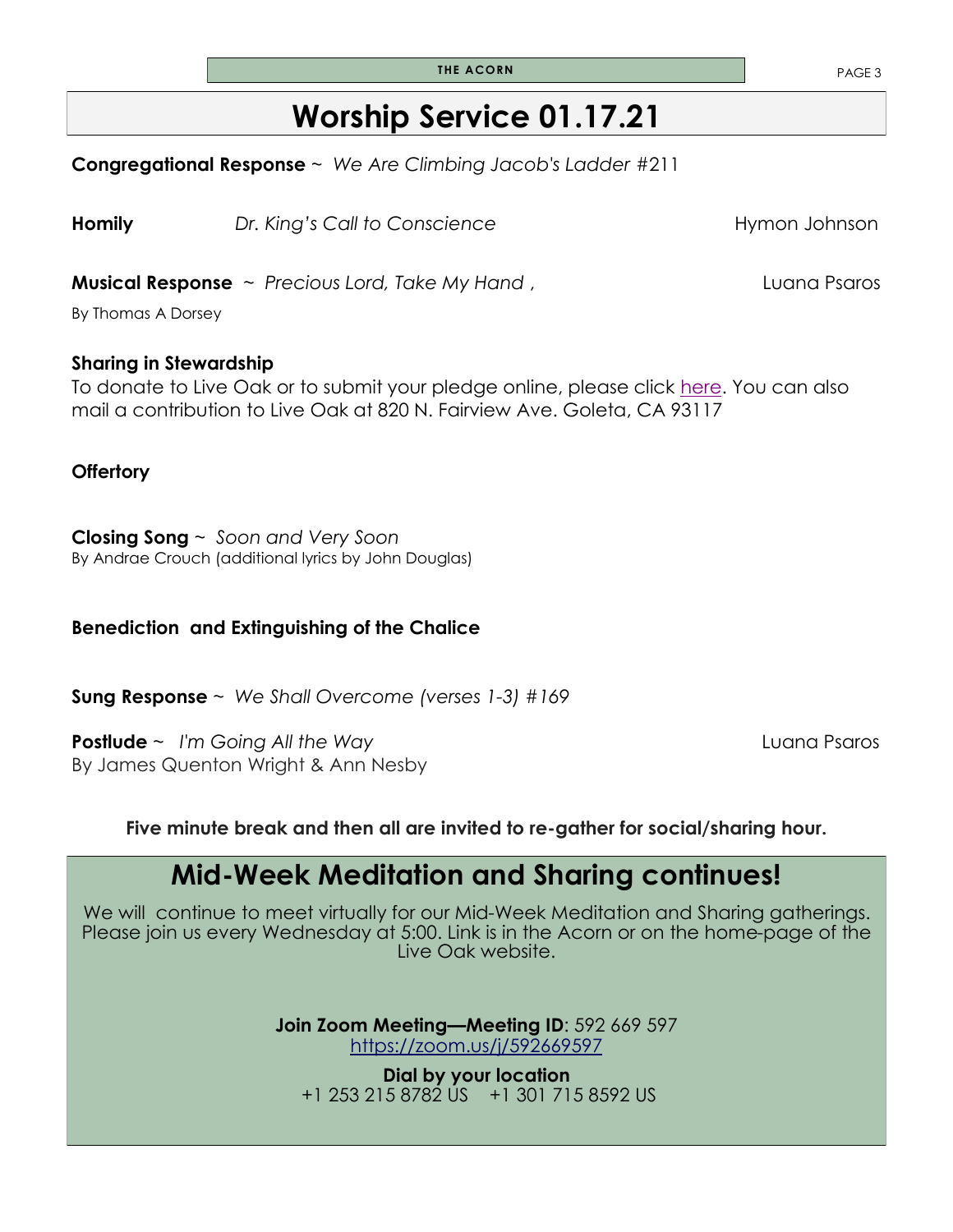PAGE 4 **THE ACORN** 

### **Religious Exploration**

**THIS WEEK IN RELIGIOUS EXPLORATION:** This Sunday we will pay tribute to one of the greatest modern-day American heroes, Dr. Martin Luther King Jr. He single handedly changed the face of how racism is perceived in this country.

As we move into 2021 and past the last administration, may all of our commitment to racism be renewed. It's interesting that this is also the week of Joe Biden's inauguration, and our own Kamala Harris is set to become the first woman and POC Vice President. I think it's okay to ask this question… would she, or Barack Obama had been elected had we NOT had a champion like Dr King to bring these ideas forth.

**Live Oak Religious Exploration** 

**Time: January 17, 2020 9:00 AM** 

**Join Zoom Meeting**  [Click Here](https://zoom.us/j/9954380524?pwd=UzZORVVKbnhBamtqT2craHE0Y255UT09)

**Meeting ID**: 995 438 0524

**Password:** 007564

We will be looking at Dr King's famous quotes in the form of

memes, how they are interpreted and how this communication has changed since the sixties in relation to furthering civil rights, since we are still struggling today.

We may also have a couple of guest speakers to round out the morning.

### **NOTE CHANGE: MINECRAFT/CHuuRCHCRAFT- Sunday Jan. 17, 2021**

We are starting our Minecraft/ChUUrchcraft curriculum next Sunday January 17. I humbly apologize, we DREs that are planning this were all in our holiday hub bub and got our lines crossed on start dates. This is a collaboration with USSB RE and we are using their server, so we will have to wait another week, my apologizes.

"Hatred paralyzes life; love releases it. Hatred confuses life; love harmonizes it. Hatred darkens life; love illuminates it." -Dr. Martin Luther King Jr.

### **Rev. Tamara away and Pastoral Care coverage**

Rev. Tamara will be taking a few weeks off after the holidays, both vacation and study leave. If you need pastoral assistance during this time, our Live Oak Pastoral Care team will be available as follows. Of course, you can contact any member of the team for assistance and they can either help you or direct you toward the contact person.

Members of the Pastoral Care Ministry are: Craig Garvin, Priscilla Marchus, Wendy Morgan, Colleen Poulsen, Elaine Sears, Ken Solter, Sylvia Sullivan, and Roberta Weissglass

• 1/11-17: Roberta Weissglass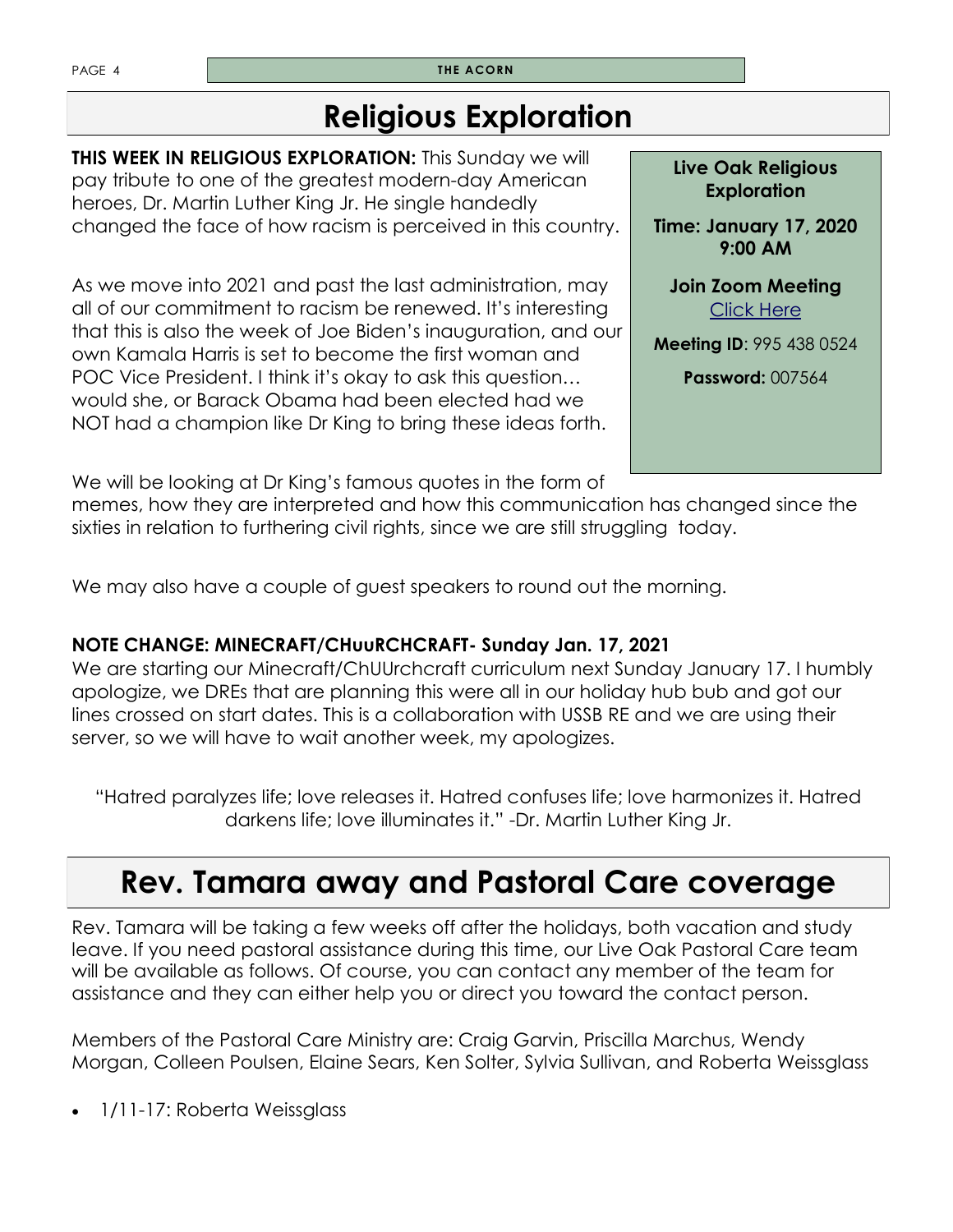### **Upcoming Services**

### **January 24: Imagine a World** Rev. Tamara Casanova Suzuki

James Baldwin wrote: "The interior life is a real life, and the intangible dreams of people have a tangible effect on the world." Our imagination, both individual and corporate, then, is the root of all reality and all that happens in the world. This morning let us join together to imagine a different, more equitable, more sustainable, more united world than the one we currently have.

### **January 31: Asking the Five Ws and H** Rev. Tamara Casanova Suzuki

At various times in history there are ideas and discoveries that are so new to their time that they change the world. Come hear about one such time period during which multiple disciplines combined to contribute to advances in multiple fields and endeavours (including our nascent nation) and specifically, about the Unitarian minister at the center of it all.

## **Our Live Oak Community Answered the Call!**

Abundant gratitude goes out to every community member who answered the call of the Giving Campaign. Your Live Oak Board of Trustees initiated the campaign as a result of our mid-year budget update, which reflects the realities of keeping Live Oak healthy in all ways in the midst of a global pandemic. A special acknowledgement goes out to Peter Haslund, who played a key role in facilitating this important effort – thank you, Peter!

Here's the extraordinary good news: So far 51 individuals and families have donated \$27,975 to ensure our financial health

Thank you, thank you, thank you! Together we will navigate these challenging times.

# **Food Collection During Sheltering in Place**



Thanks so much to those of you who continue to kindly contribute food to the Santa Barbara Food Bank. Your generosity is truly heartwarming! This terrific organization is filling an even larger-than-usual need in our community. We are glad to have Live Oak support their efforts; workers at the Food Bank continue to express their great appreciation for our donations!

Items that are particularly appreciated include: canned goods such as tuna, fruit, beans, and soups; peanut butter; pasta; rice; cereal. We gather items every Tuesday by noon.

As a reminder, you can donate food in one of three ways any day of the week: (1) You can drop off donations in the covered boxes that are located at Live Oak on the patio just outside of the cottage;